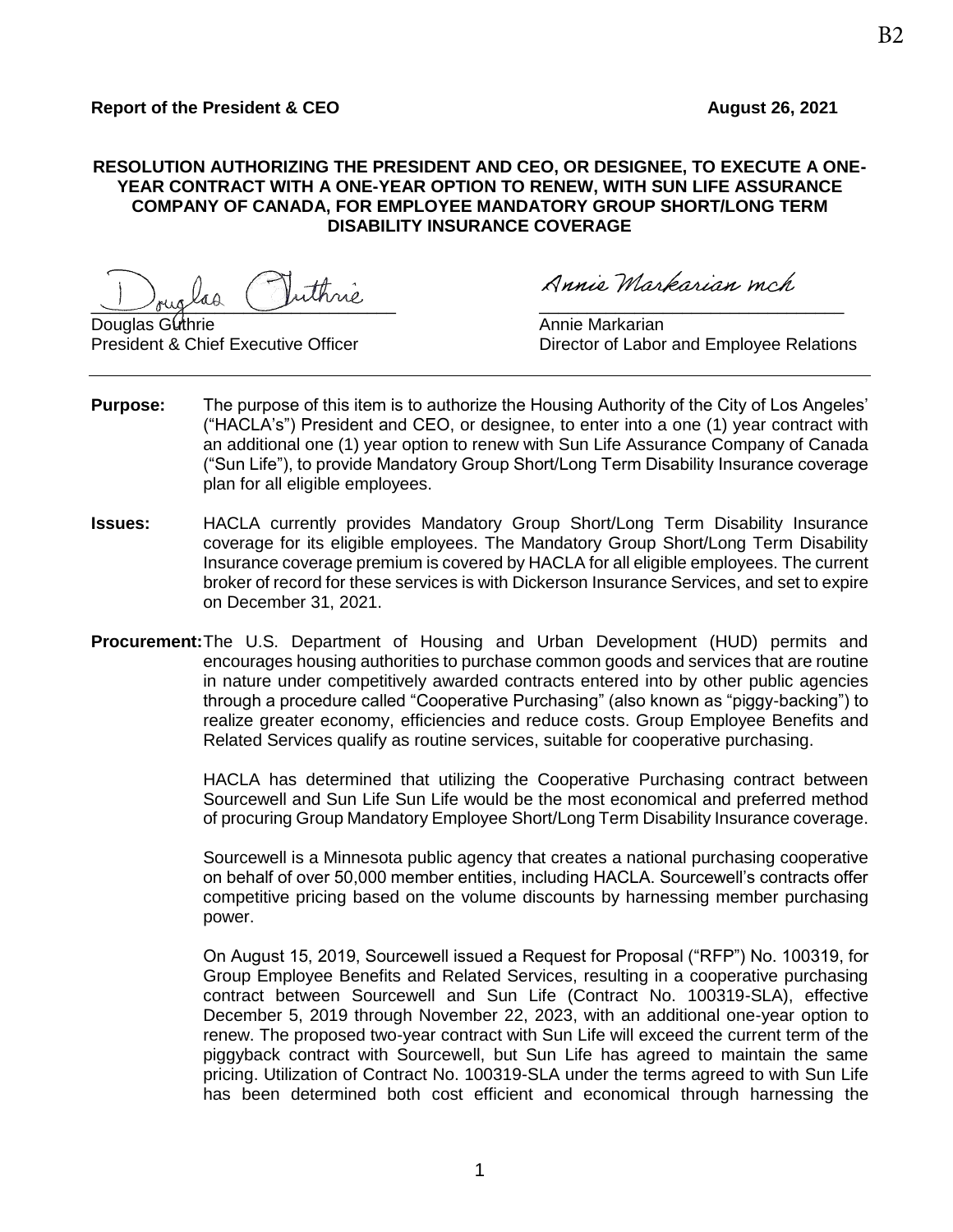purchasing power of Sourcewell that would not otherwise be realized through HACLA's independent procurement efforts. .

*Cost Savings*: When compared to the current plans, Sun Life offers an approximately 15% premium rate reduction for the Mandatory Group Short/Long Term Disability Insurance across the program plan for the first year of coverage. The benefit coverages for eligible employees under both plans are comparable to the current plans and will minimize provider disruption to employees. For additional cost details, please see Attachment 2 for the cost comparison.

> Employees who have current Mandatory Group Short/Long Term Disability Insurance coverage will transition over to Sun Life during the fall open enrollment period. The coverage will begin on January 1, 2022.

#### **Vision Plan: PATHWAYS Strategy #7: Identify opportunities to reduce operating and administrative costs so that scarce resources are maximized.**

### **PATHWAYS Strategy #9: Improve staff morale and productivity**

While providing Mandatory Group Short/Long Term Disability Insurance coverage is administrative in nature and required to comply with HACLA's employer-sponsored benefits plans (the "125 Cafeteria Plan"), the cost savings from the overall rate reduction in premiums will improve operational expenditures while also improving staff morale and health.

**Funding:** The Chief Administrative Officer confirms the following:

*Source of Funds:* The cost of Mandatory Group Short/Long Term Disability Insurance is allocated to the various programs of the Authority.

*Budget and Program Impact:* HACLA anticipates annual expenditures of approximately \$140,000. The necessary funds are available and are included in the 2022 operating budget and will be budgeted in subsequent years as required.

**Section 3:** Not Applicable

### **Attachments:**

- **1.** Resolution
- **2.** Mandatory Group Short/Long Term Disability insurance plan Comparison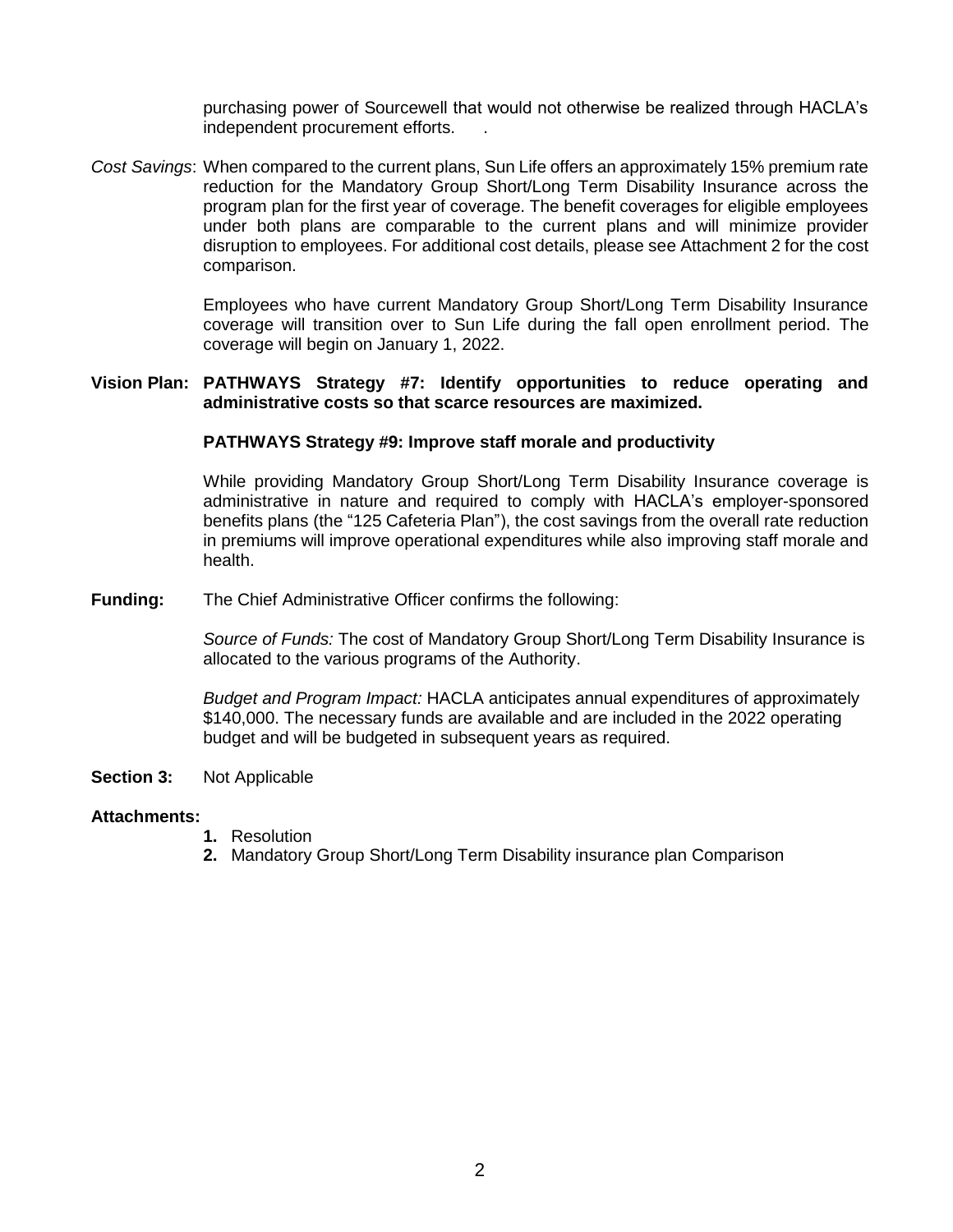## **RESOLUTION AUTHORIZING THE PRESIDENT AND CEO, OR DESIGNEE, TO EXECUTE A ONE-YEAR CONTRACT WITH A ONE-YEAR OPTION TO RENEW, WITH SUN LIFE ASSURANCE COMPANY OF CANADA, FOR EMPLOYEE MANDATORY GROUP SHORT/LONG TERM DISABILITY INSURANCE COVERAGE.**

**WHEREAS**, the Housing Authority of the City of Los Angeles ("HACLA") offers a 125 Cafeteria Plan to eligible employees for the purpose of purchasing various mandatory and voluntary insurance coverages as part of the benefits package for all full-time employees;

**WHEREAS**, mandatory short/long term disability insurance is one of the many benefits offered to employees;

**WHEREAS**, the U.S. Department of Housing and Urban Development ("HUD") encourages housing agencies to purchase common goods and services that are routine in nature under contracts awarded by other public agencies through a "cooperative purchasing" procedure ("piggy-backing") to realize greater economy, efficiencies, and reduce costs;

**WHEREAS**, Sourcewell's competitive solicitation for mandatory group short/long term disability insurance, resulted in award of a cooperative purchasing contract with Sun Life Assurance Company of Canada ("Sun Life") (Contract No. 100319-SLA), which is effective through November 22, 2023, with one (1) additional option to renew;

**WHEREAS**, HACLA independently determined that: (i) rates of the Sourcewell contract are reasonable; (ii) the procurement was conducted fairly and with adequate vendor participation; and (iii) that it is economical to piggy-back off of the Sourcewell procurement; and

**WHEREAS**, HACLA desires to enter into a contract with Sun Life for mandatory group long/short term disability insurance coverage for a maximum of two-years.

**NOW, THEREFORE, BE IT RESOLVED** that the Board of Commissioners hereby authorizes the President and CEO, or designee, to execute a one-year contract with a one-year option to renew with Sun Life, to provide mandatory group short/long term disability insurance coverage plan for all eligible HACLA employees.

**BE IT FURTHER RESOLVED** that this Resolution shall take effect immediately.

APPROVED AS TO FORM: HOUSING AUTHORITY OF THE CITY OF LOS ANGELES

James Johnson, General Counsel Cielo Castro, Chairperson

BY: \_\_\_\_\_\_\_\_\_\_\_\_\_\_\_\_\_\_\_\_\_\_\_\_\_\_\_ BY: \_\_\_\_\_\_\_\_\_\_\_\_\_\_\_\_\_\_\_\_\_\_

DATE ADOPTED:  $\blacksquare$